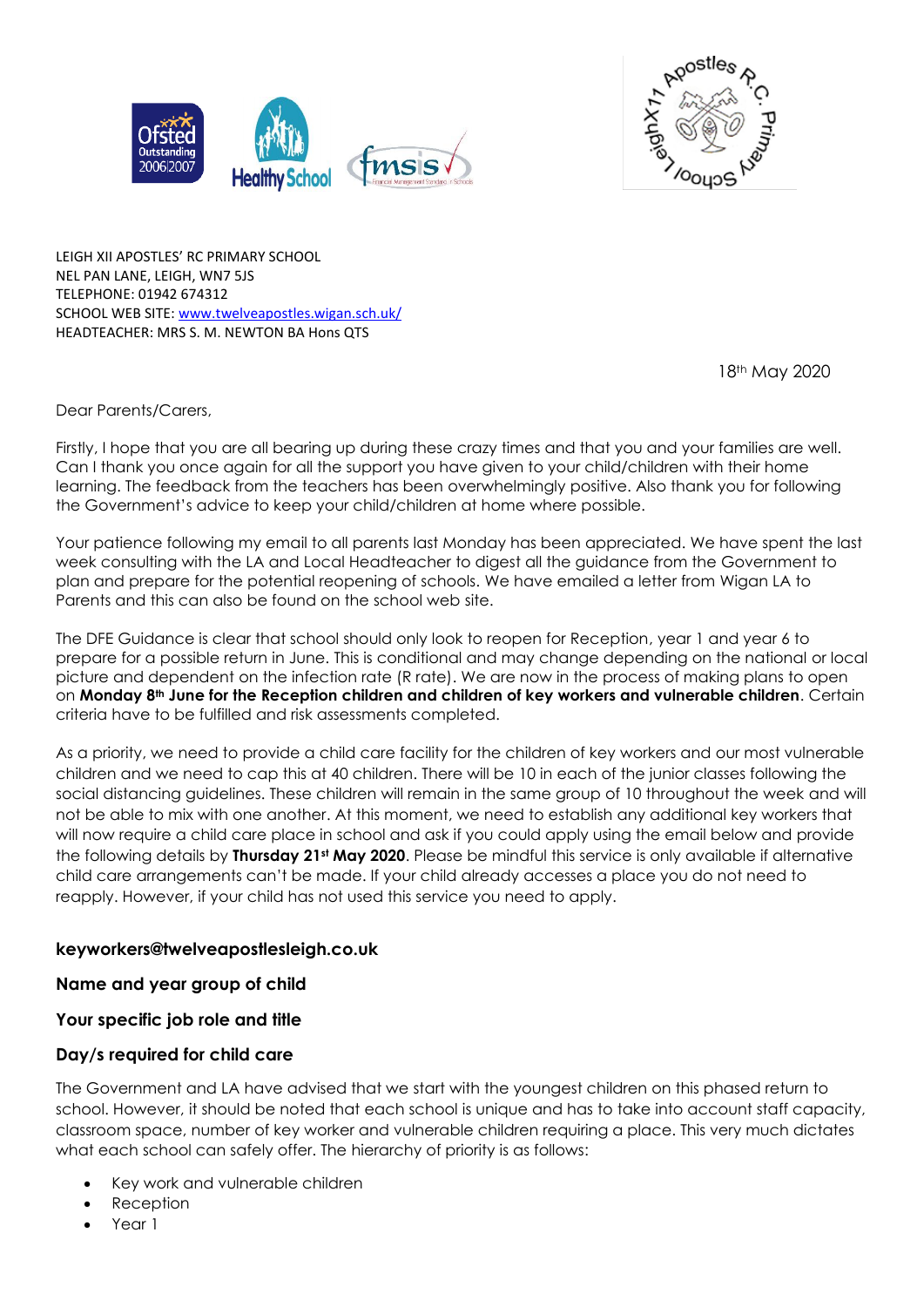• Year 6

Therefore, we are planning on Reception returning first and Mrs Parry will contact all parents by phone next week.

There will be a number of changes that your child will need to adjust to when they return and I urge you to talk to them about how the school environment and school routines will be very different.

Whilst steps will be taken to ensure children abide to social distancing rules, I am sure you will appreciate that this is impossible for our younger Reception children. Therefore, we have taken the following reasonable measures to provide the safest environment possible. The Reception children will be in classes of 10 and will remain in that class with the same group of children and adults for the duration of the school day. As there will be in 3 classes, Mrs Parry may not be their class teacher. The guidance states that children and adults need to restrict who they come into contact with. They will be cared for by 2 to 3 adults covering breaks and lunchtimes, and will not be able to mix with any other groups to avoid cross contamination.

Children of key workers and vulnerable children will also be in groups of 10 in the junior classrooms and will remain in these groups with 2 adults.

- Children will have separate playtimes and lunchtimes in separate areas.
- Children will eat lunch in their classrooms each day.
- Staggered start and finishing times will be implemented and only **one parent** should come to school with their child and abide by the 2m social distance rule. It is vitally important that parents arrive exactly on time and leave immediately at their allocated time.
- The Government has published stringent protective safety measures which means that when your child returns to school, it will NOT be to an environment or Education as provided prior to lock down. As you can appreciate, this saddens us all but the safety of our whole school community is paramount. The Early Years Curriculum will be very different.

Children in the clinically vulnerable group should seek medical advice regarding if it is appropriate to return to school. Children living in a household with someone who is extremely clinically vulnerable or shielding should not return to school due the risk of infection. Children will not be penalised for non attendance. School work will be provided for these children by the class teacher.

Parents must be advised if you have a child that attends school in a priority year group, siblings in other year groups will not be able to attend.

The school week will be Mon, Tue, Wed, Thur all day and **Fri am only** for **all** children. School will be closed Friday afternoon so we can have a deep clean in preparation for the following week. Again, finish times will be staggered starting at 12 noon**.**

There will be no breakfast or after school clubs as this would be in breach of the Government guidelines on children and staff mixing.

Children are not to bring bags or any other equipment to school and should wear clean clothes ,school uniform where possible each day.

Children will be required to wash their hands as they enter the school and at regular intervals during the day.

There will be limited toys and resources in the classrooms to avoid cross contamination and regular cleaning will take place.

The Government have instructed staff to wear appropriate PPE if a child is injured and needs attention.

If a child becomes ill with symptoms of COVID 19, they will be immediately isolated in school and parents contacted to collect them immediately. The whole household would then be expected to isolate for 14 days and the child must be tested. If tested positive, the whole school group and staff would also have to isolate for 14 days.

A separate letter will be sent out detailing the continuation of home learning for those children not in school.

The Free School Meal vouchers will continue for those children entitled that are not in school.